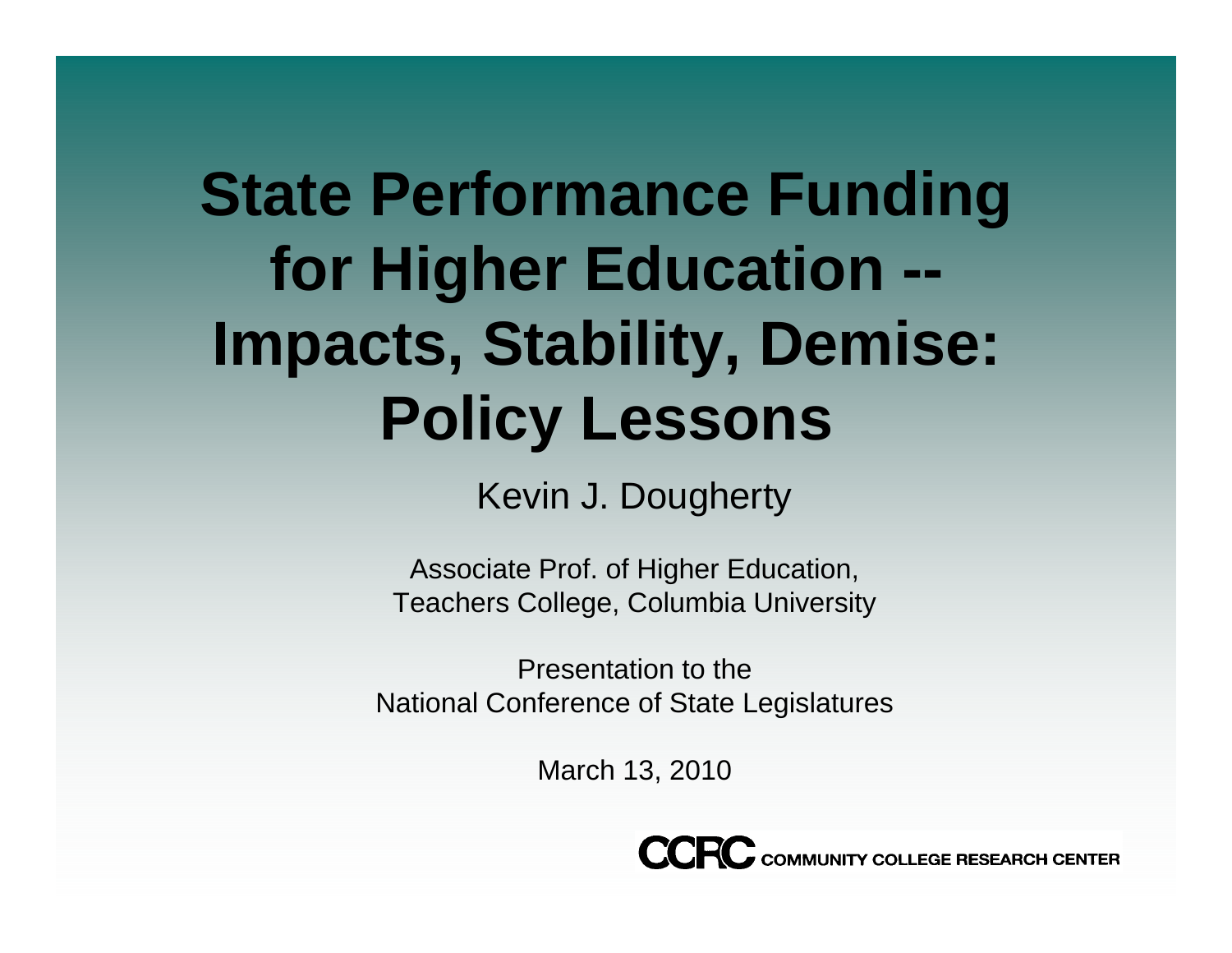## **Forms and Extent of Performance Accountability (PA)**

- Performance funding (PF): 14 states (2007). State creates formula tying appropriations to college outcomes data.
- **Performance budgeting** (PB): 21 states (2003). State declares it will consider college outcomes data in appropriation decisions.
- Performance reporting (PR): 47 states (2007). State publicizes data on college outcomes e.g. rates of remediation passage, graduation, job placement.
- •Sources: Dougherty and Reid (2007); Burke and Minassians (2003).

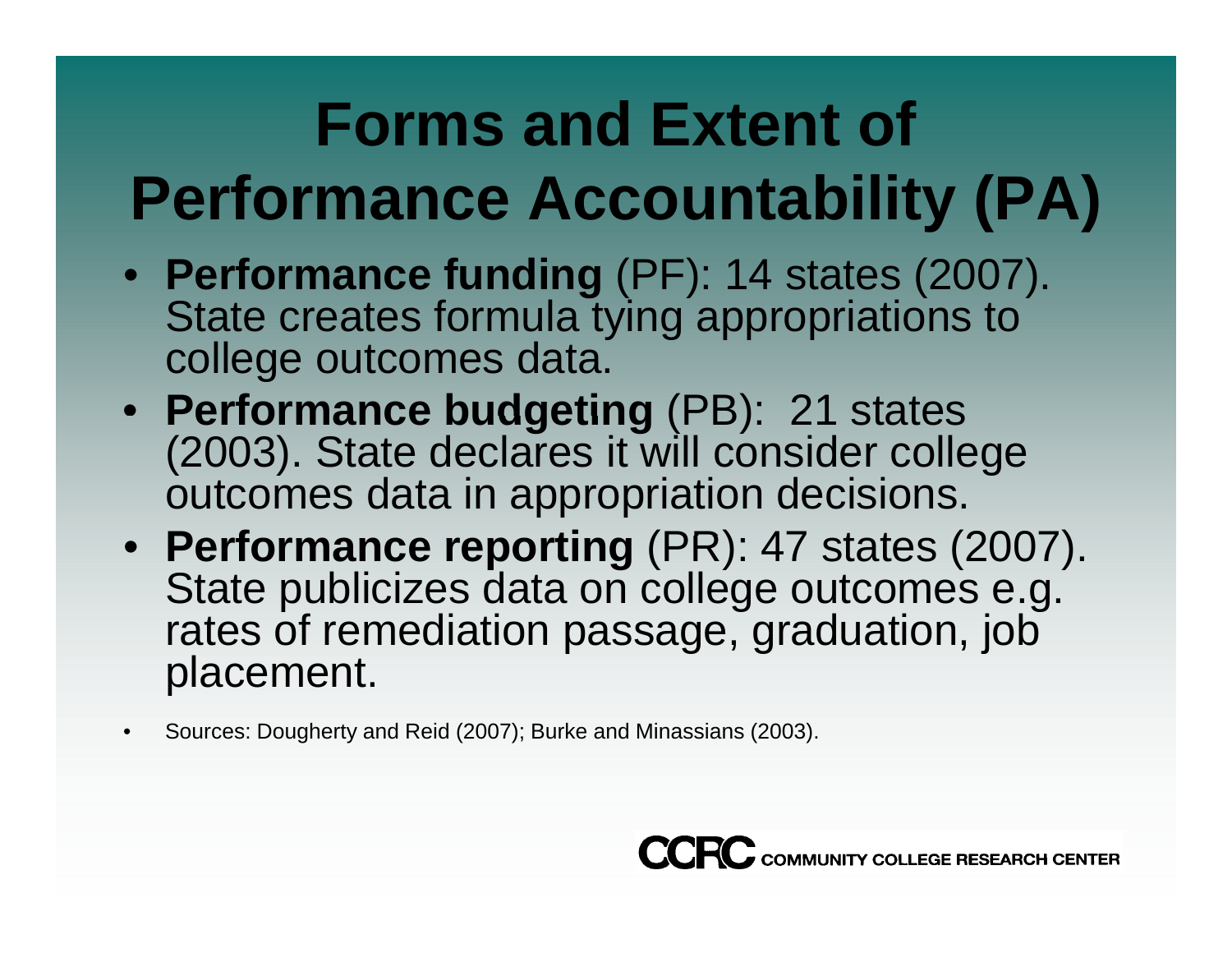# **Topics**

- Impacts of Performance Funding
- Changes in Performance Funding Systems over Time
- Program Demise

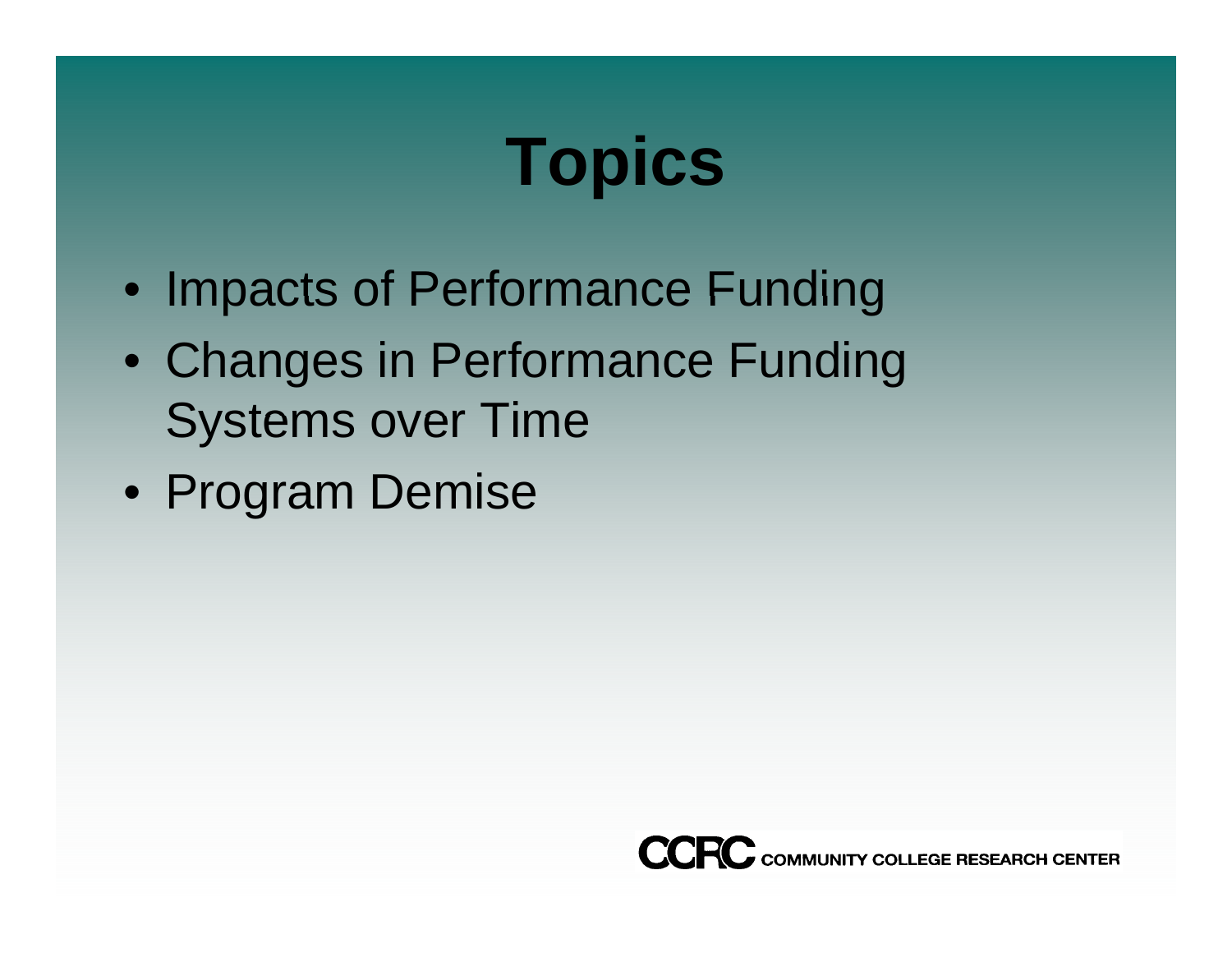#### **Impacts 1: Data**

- **Anal y p yy sis of performance accountabilit y s ystems for community colleges (CC's) in 6 states** (Dougherty & Hong, 2006). Strength of PA systems assessed in 2000 in order to determine impact on outcomes in years following. Data sources:
	- state policy documents
	- interviews with local CC officials
	- Interviews with state-level officials
- **Other research studies** examining impacts of impacts performance accountability (e.g. Burke et al., 2002; Jenkins, Ellwein, & Boswell, 2009))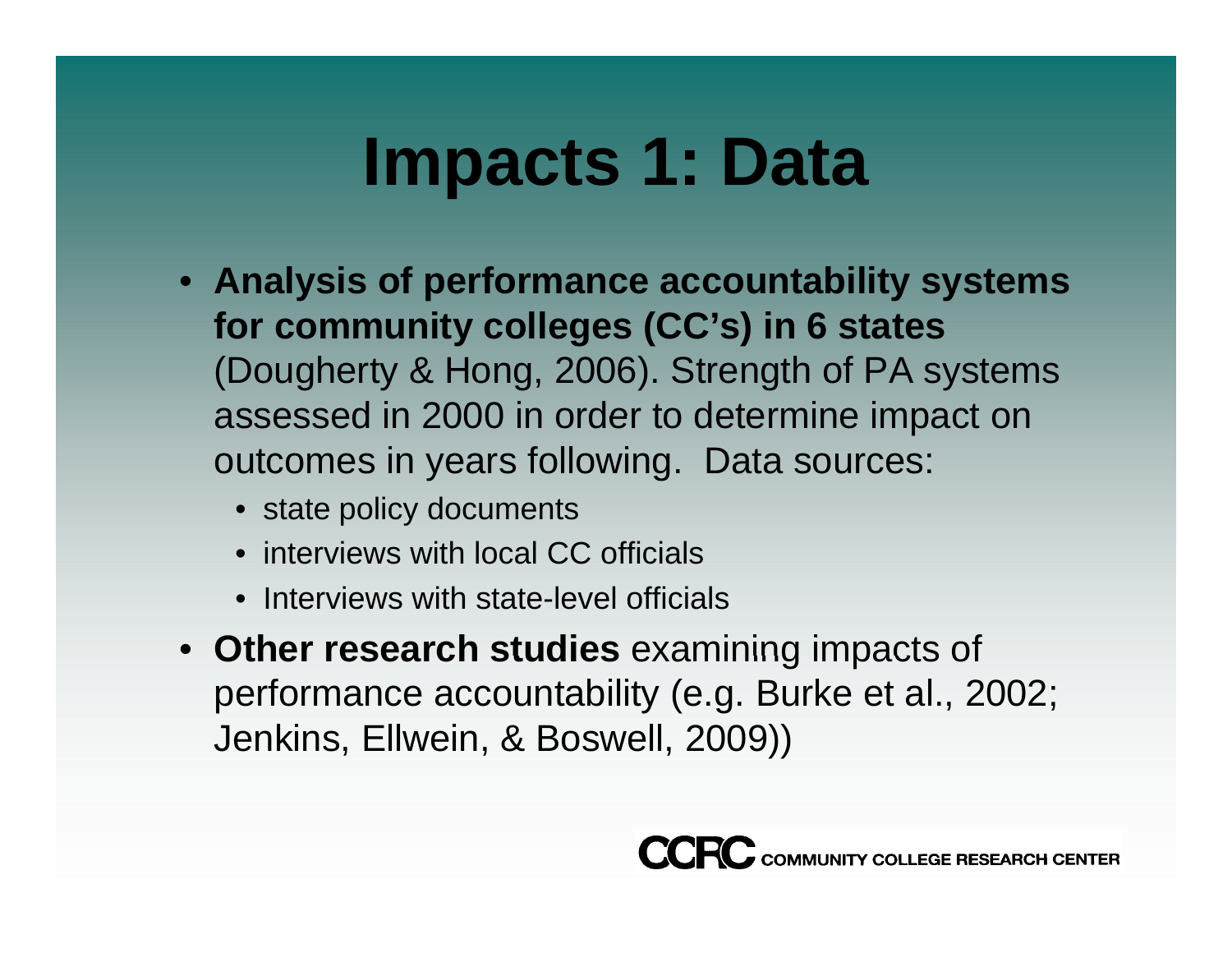# **Impacts 2: Data (cont.)**

- **Strong system: Florida. Both PR and strong PF** system. PF covered community colleges (CC's) and – minimally – universities. At peak (2001), PF accounted for 5% of total state appropriations for  $CC$ 's.
- **Middling strength systems: Illinois and Washington**. Both PR and weak PF system (less than 1% of total CC revenues; short duration). PF in IL only covered CC's; PF in WA covered both CC's and state universities.
- **Weak state systems: Texas and California**. PR but no PF.
- **No state system: New York**. Neither PR nor PF.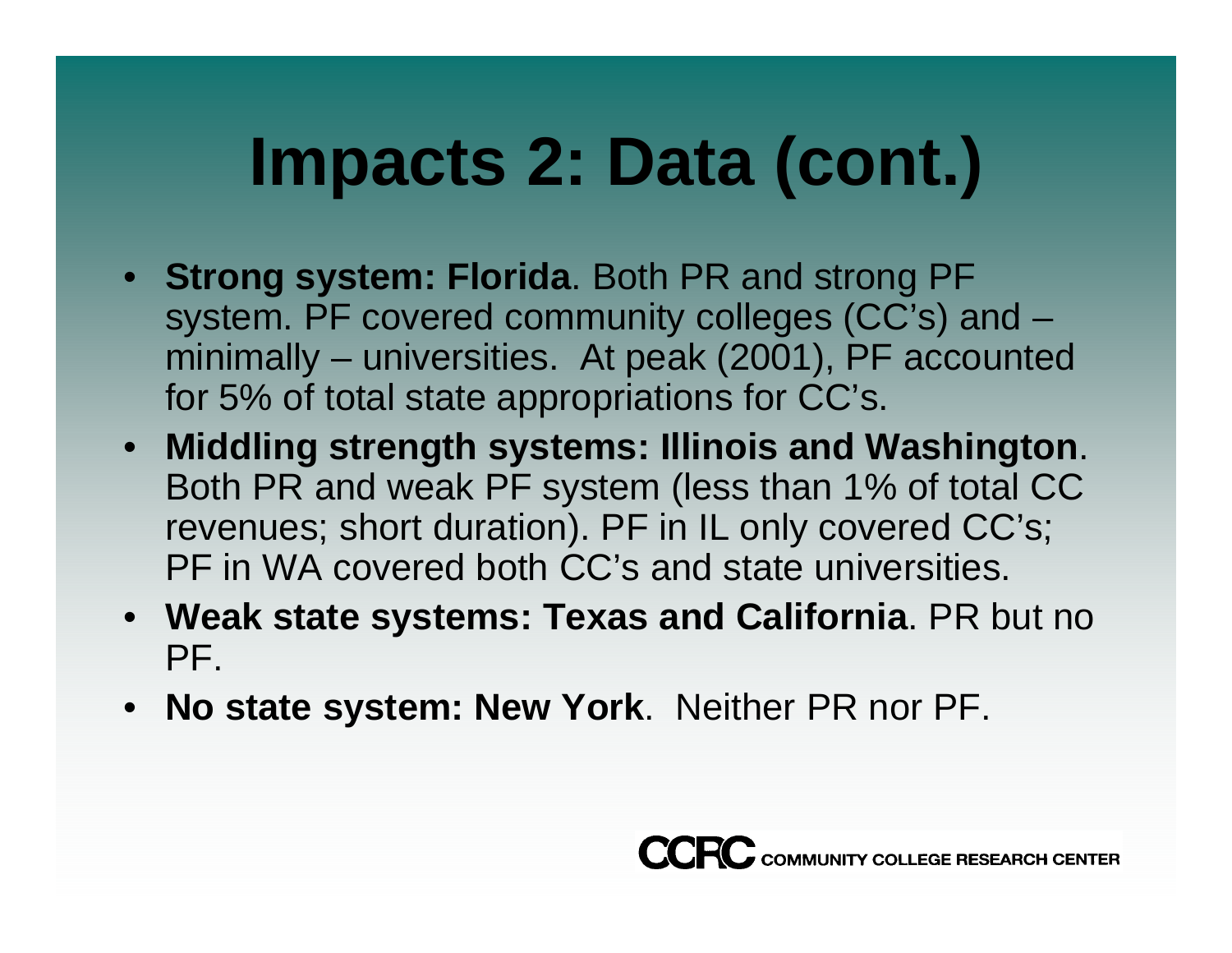# **Impacts 3: Topics Covered**

- Intended Impacts: How Well Realized?
	- Immediate
	- Mediated
	- Ultimate
- Obstacles to Realization of Intended Impacts
- Unintended Negative Outcomes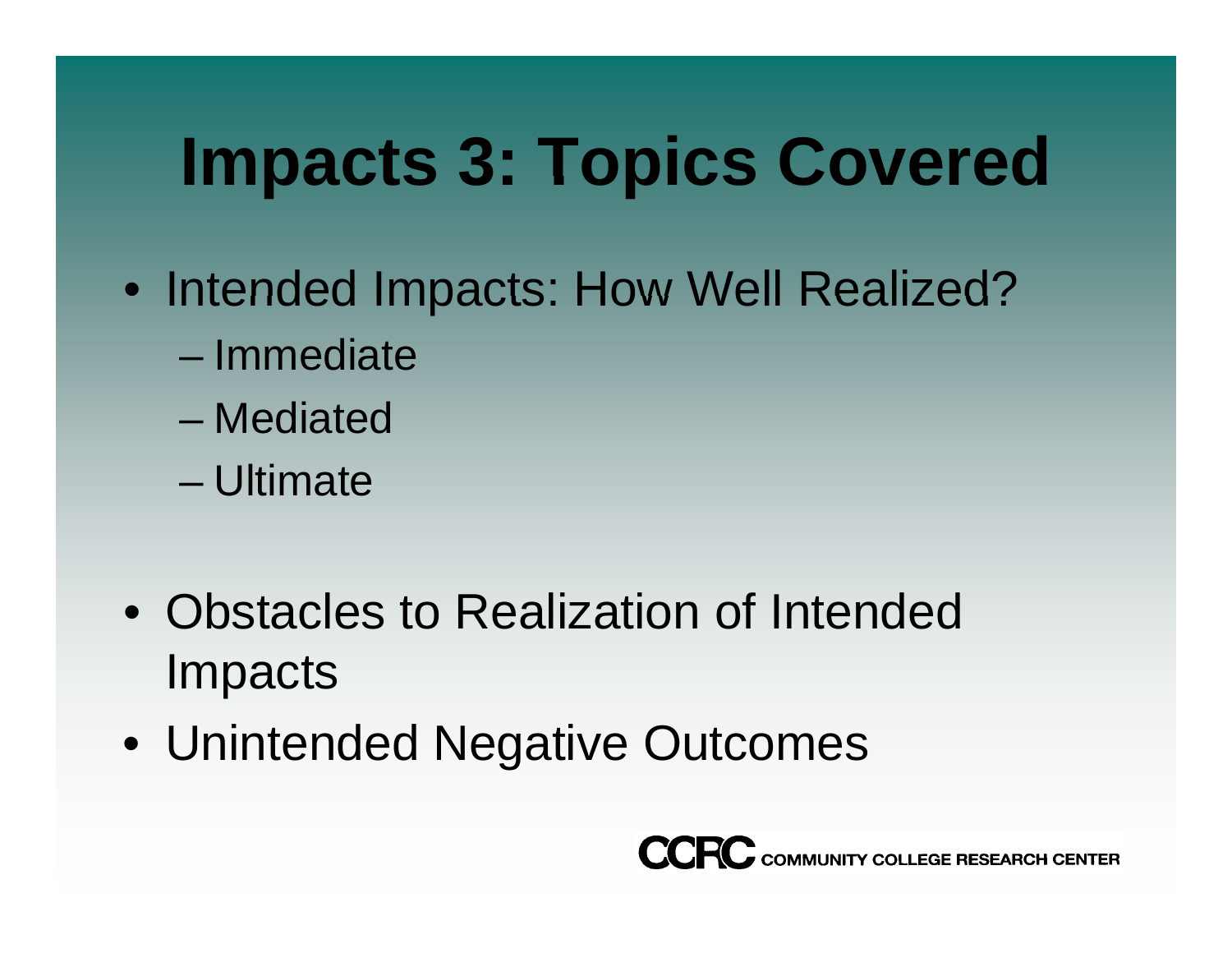#### **Impacts 4: Immediate Impacts**

- Change in colleges' state funding
- Change in colleges' awareness of state priorities
- Change in colleges' awareness of own performance
- Change in colleges' concern about how well are performing relative to peer colleges.
- Sources: Dougherty & Hong (2006); Jenkins, Ellwein, & Boswell (2009) $\bullet$ C COMMUNITY COLLEGE RESEARCH CENTER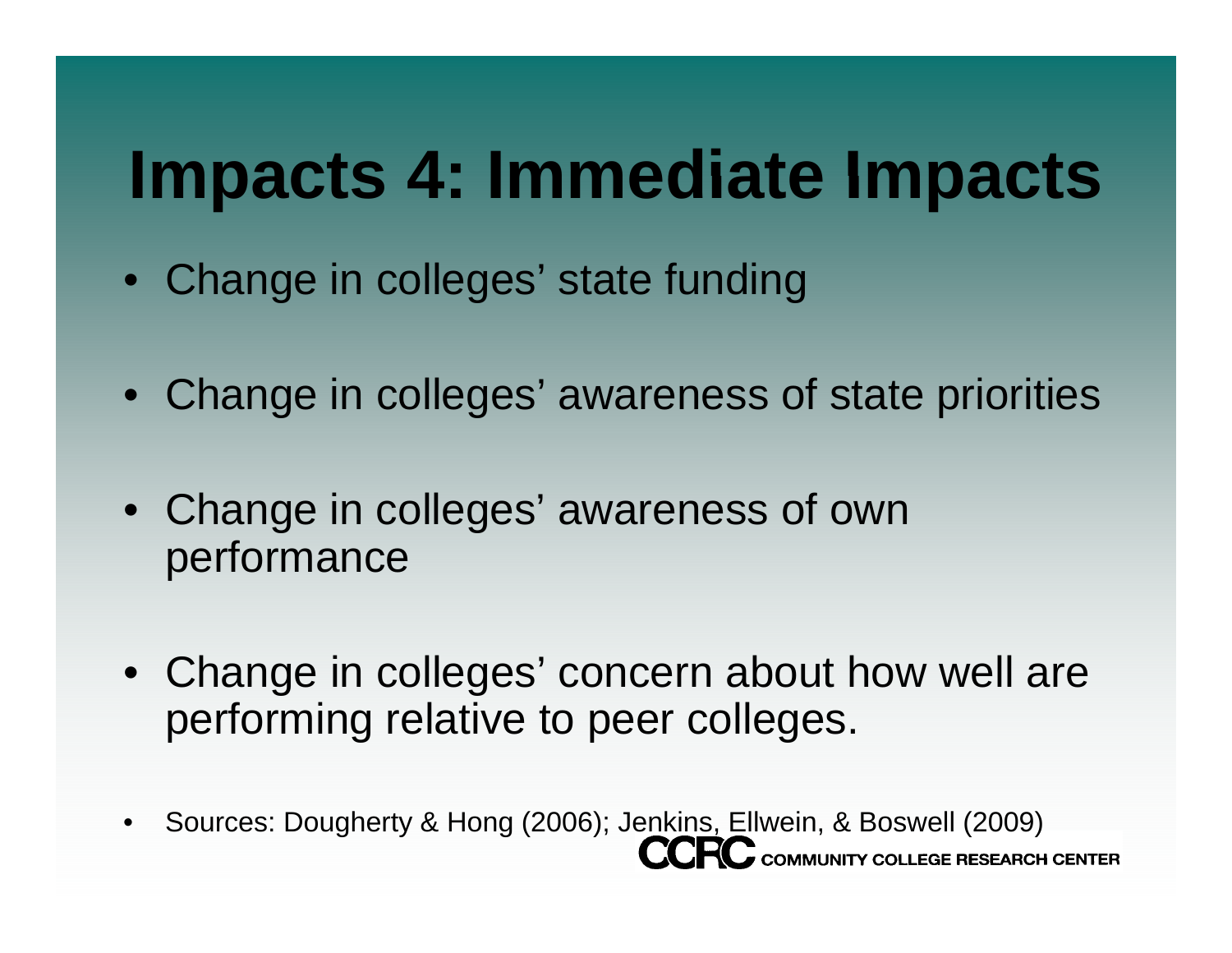# **Impacts 5: Mediated Impacts**

#### • **Interviews in 6 states**:

- Numerous reports by CC respondents of changes in local CC programs in response to state PA efforts (Dougherty & Hong, 2006; Jenkins, Ellwein, & Boswell, 2000).
- Evidence that responsiveness varied with strength of state PA system (Dougherty & Hong, 2006)
- **Survey of local CC officials in 5 PF states** (Burke et al., 2000): Between moderate and extensive use (1 to 5 scale: very extensive, extensive, moderate, etc.) of performance data in following areas:
	- institutional planning (2.46)
	- curriculum planning (2.77)
	- student outcomes assessment (2.79)

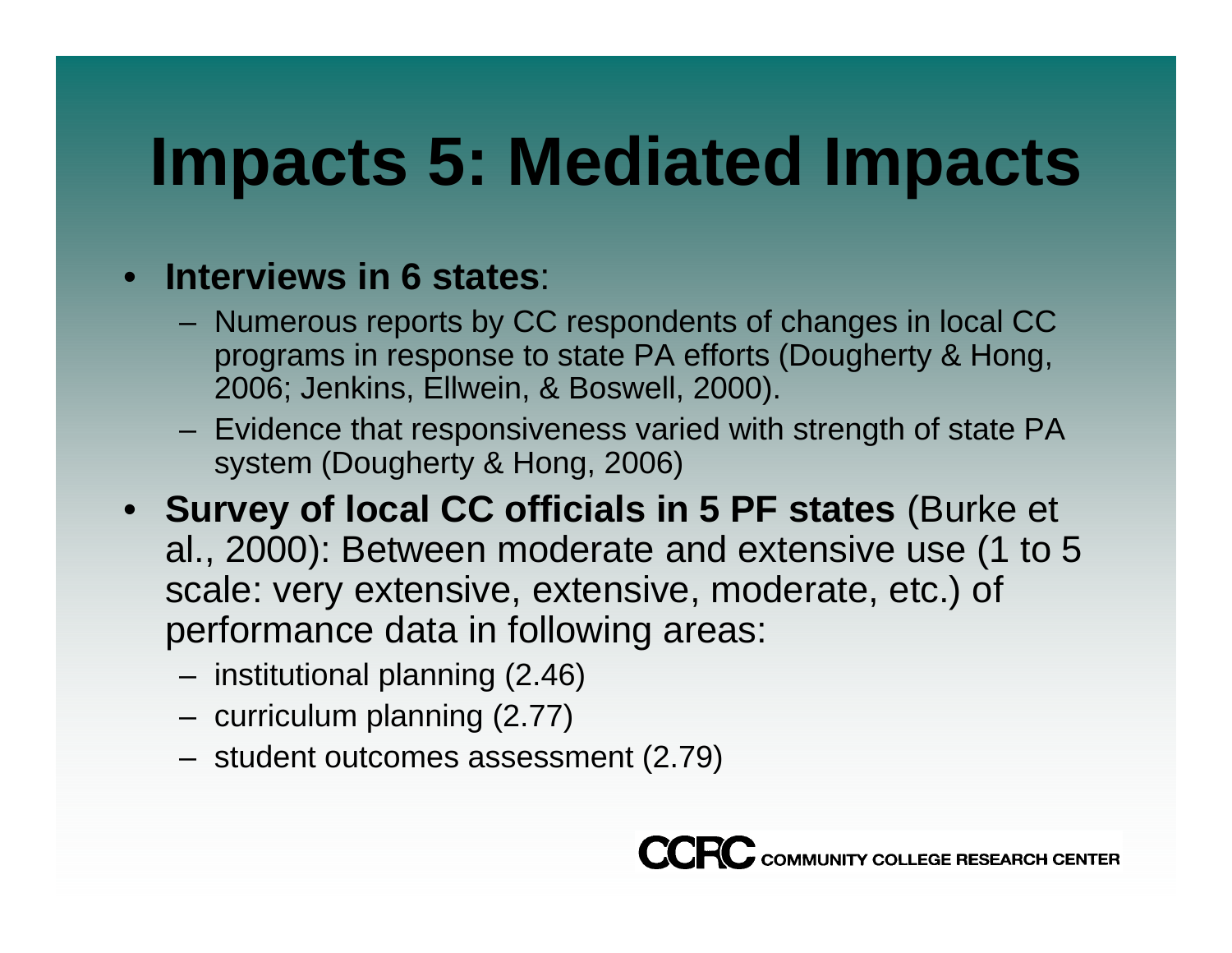# **Impacts 6: Ultimate Impacts**

- **Chan ges in outcomes**: In 5 states with PA, increases between 1990s and early 2000s in almost all of following performance outcomes: remediation passage, retention, graduation, transfer, job placement.
- **Little evidence of PF impact** : Little evidence that states with seemingly stronger performance accountability systems (have PF system, especially strong one) produced stronger improvements in these performance outcomes.
- •**• Source: Dougherty & Hong (2006)**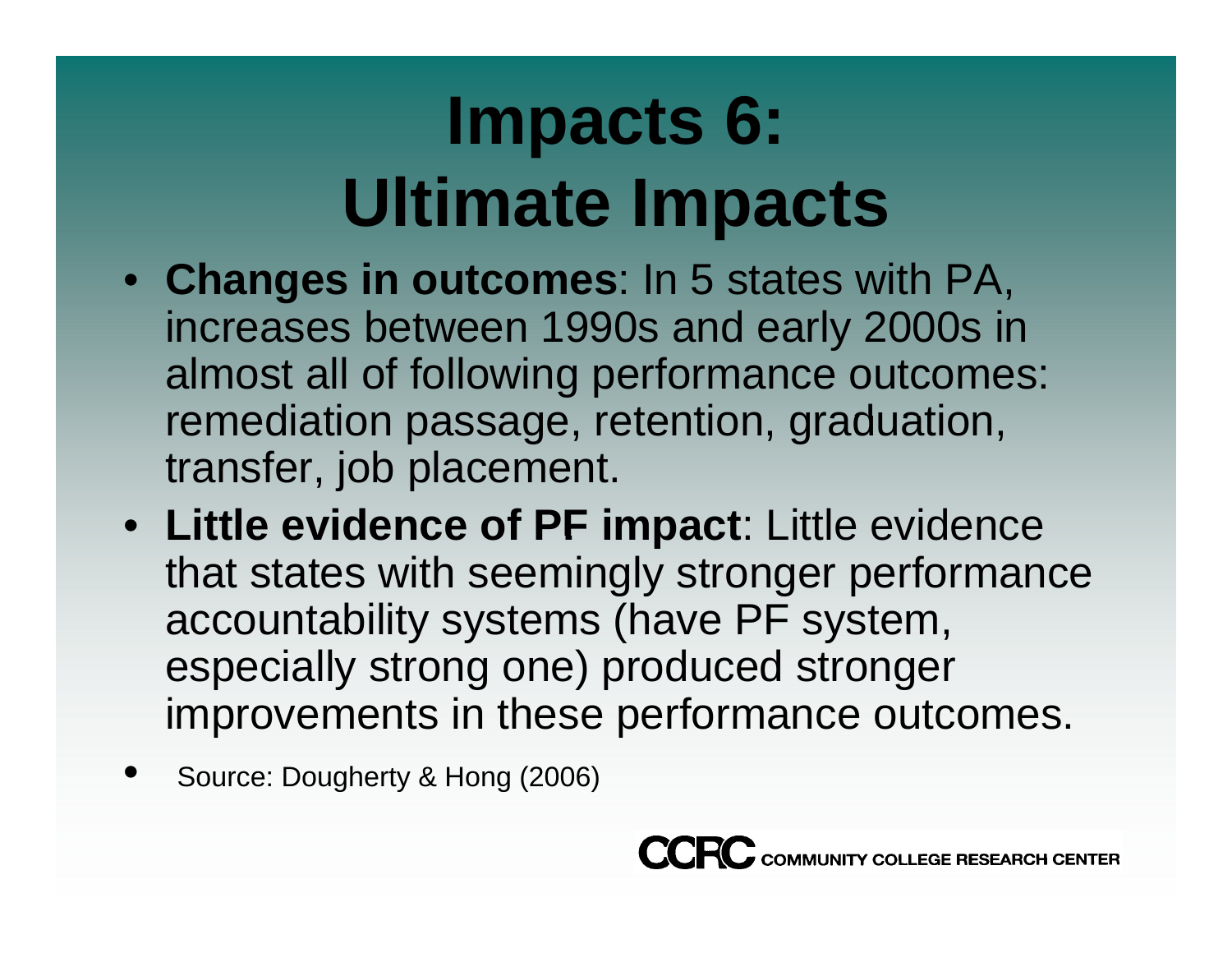## **Impacts 7: E l i i W kI Explaining Weak Impacts**

- Our research data do not control for differences between states
- PF funding systems are not all that strong: Small amount of funding; short duration; instability of measures
- Obstacles to institutional success in meeting accountability demands.
- $\bullet$ Source: Dougherty & Hong (2006)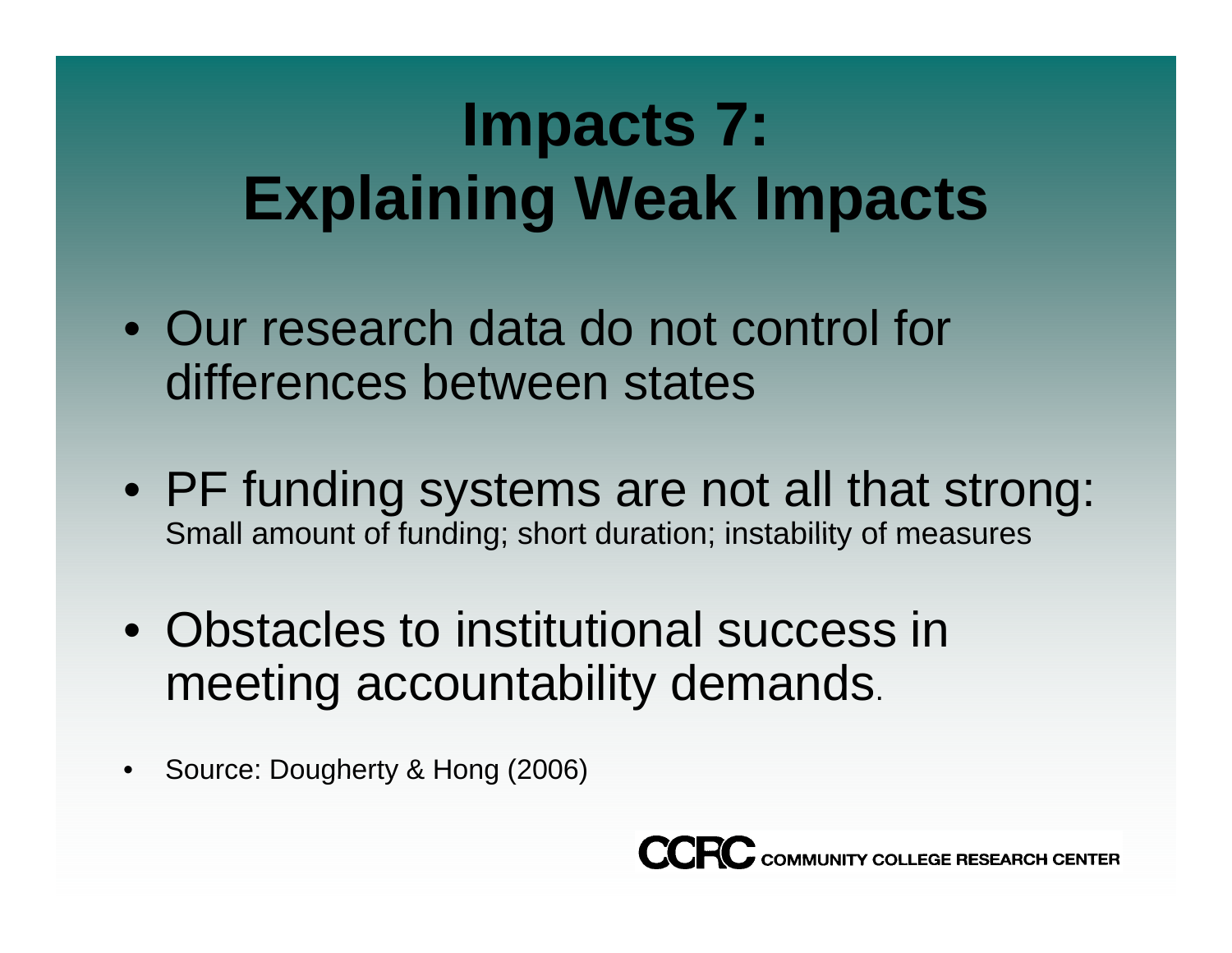#### **Impacts 8: CObstacles to Success**

- Indicators that do not match up well to college missions
- Inappropriate measures of graduation and of job placement
- Funding instability
- Inequalities in institutional capacity to meet the standards.
- •Source: Dougherty & Hong (2006); Jenkins, Ellwein, & Boswell (2009)

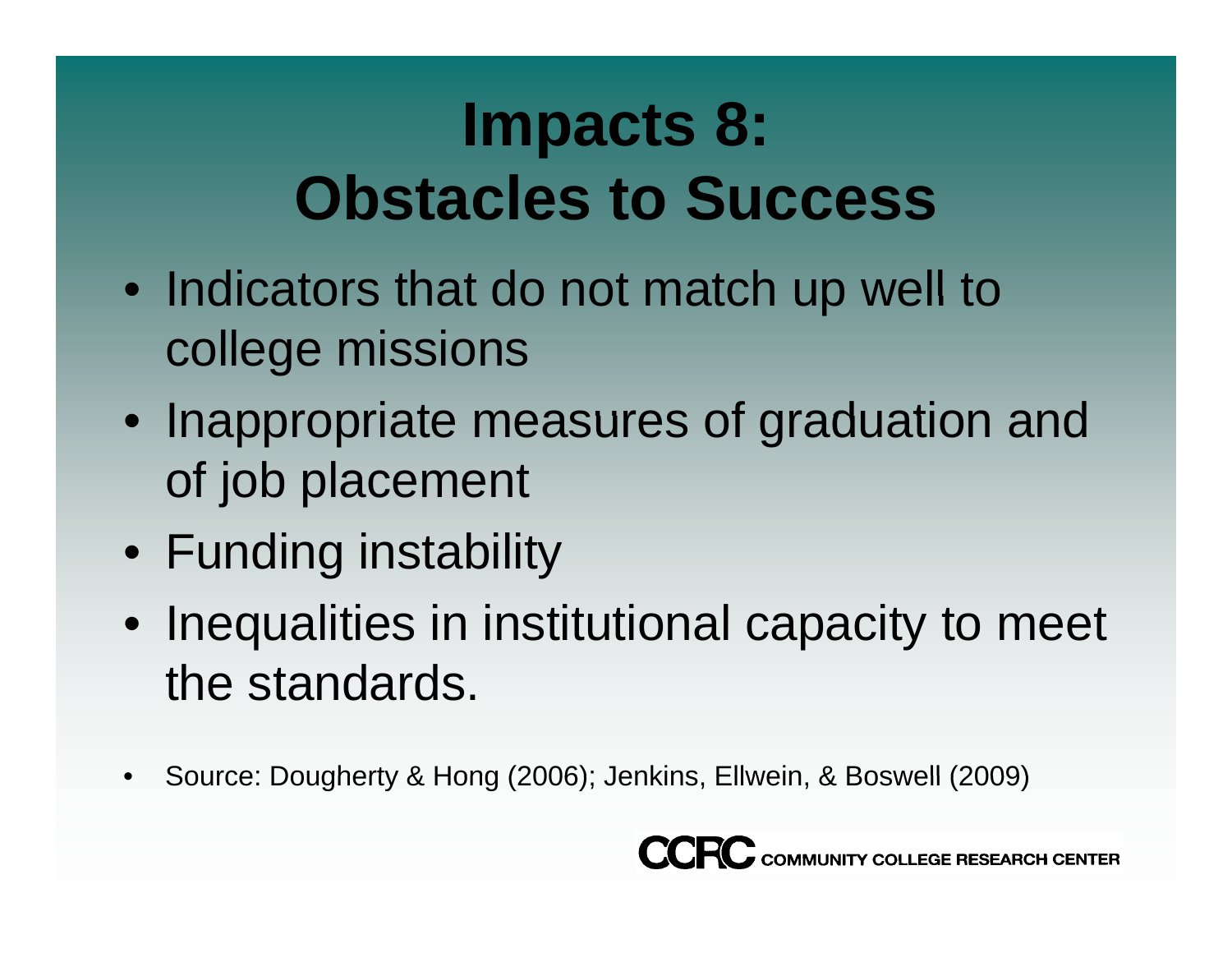#### **Impacts 9: Negative Outcomes**

- Pressures to lower academic standards
- Narrowing of open-door?
- Mission restriction?
- High compliance costs
- Abandonment of PF systems in 10 of 26 states (return to this below)
- •Source: Dougherty & Hong (2006); Jenkins, Ellwein, & Boswell (2009)

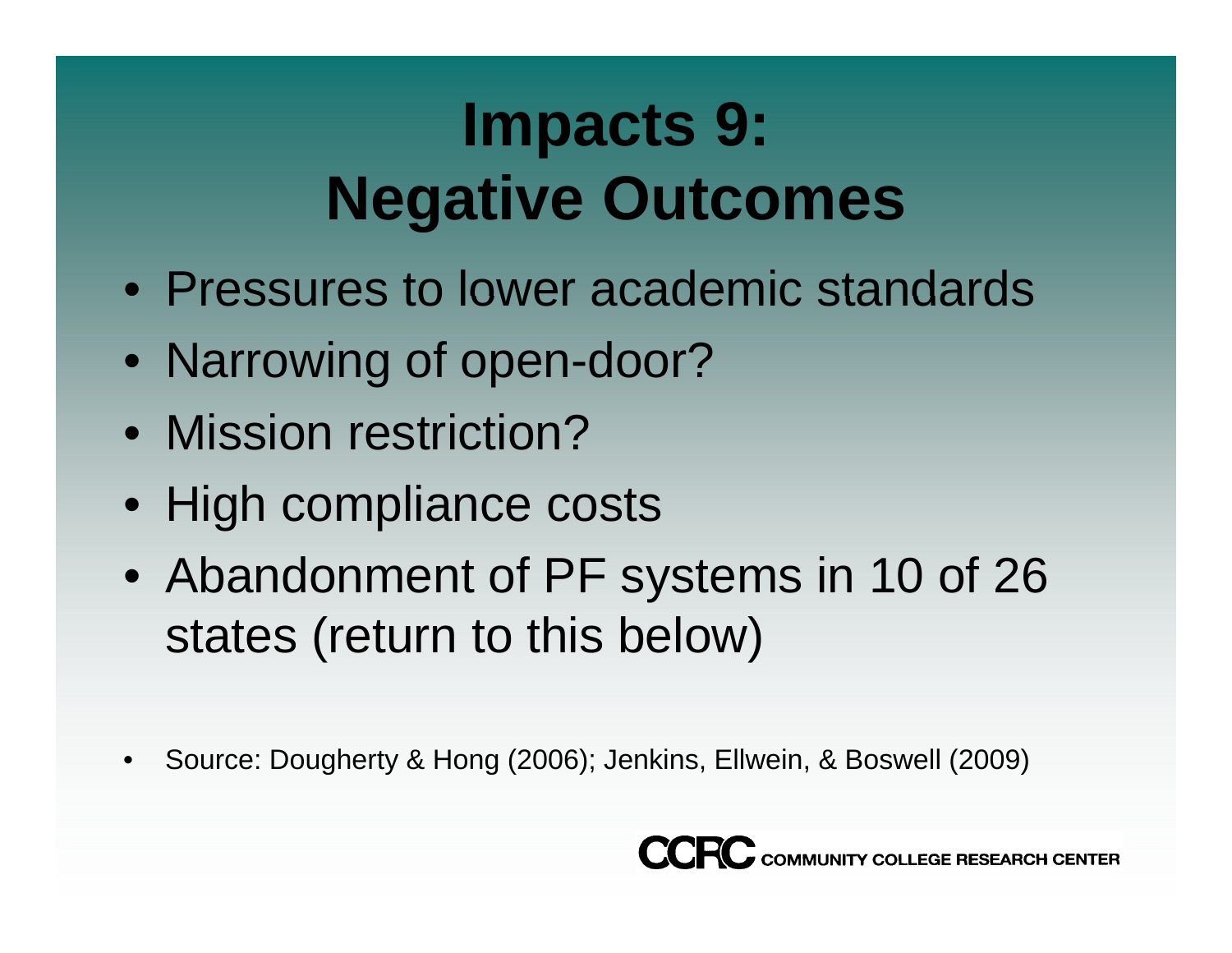## **Impacts 10: I i I d dI Increasing Intended Impacts**

- Increase performance funding and keep measures and funding levels stable.
- Remove obstacles to college performance
	- Build capacity: Financial and technical assistance
	- Use appropriate measures:
		- Credit for intermediate outcomes
		- Correct for differences in local labor markets
		- Compare colleges to relevant peer groups
		- Do completion follow-up six years after entrance
- Spur reflection: Include indicators of data use

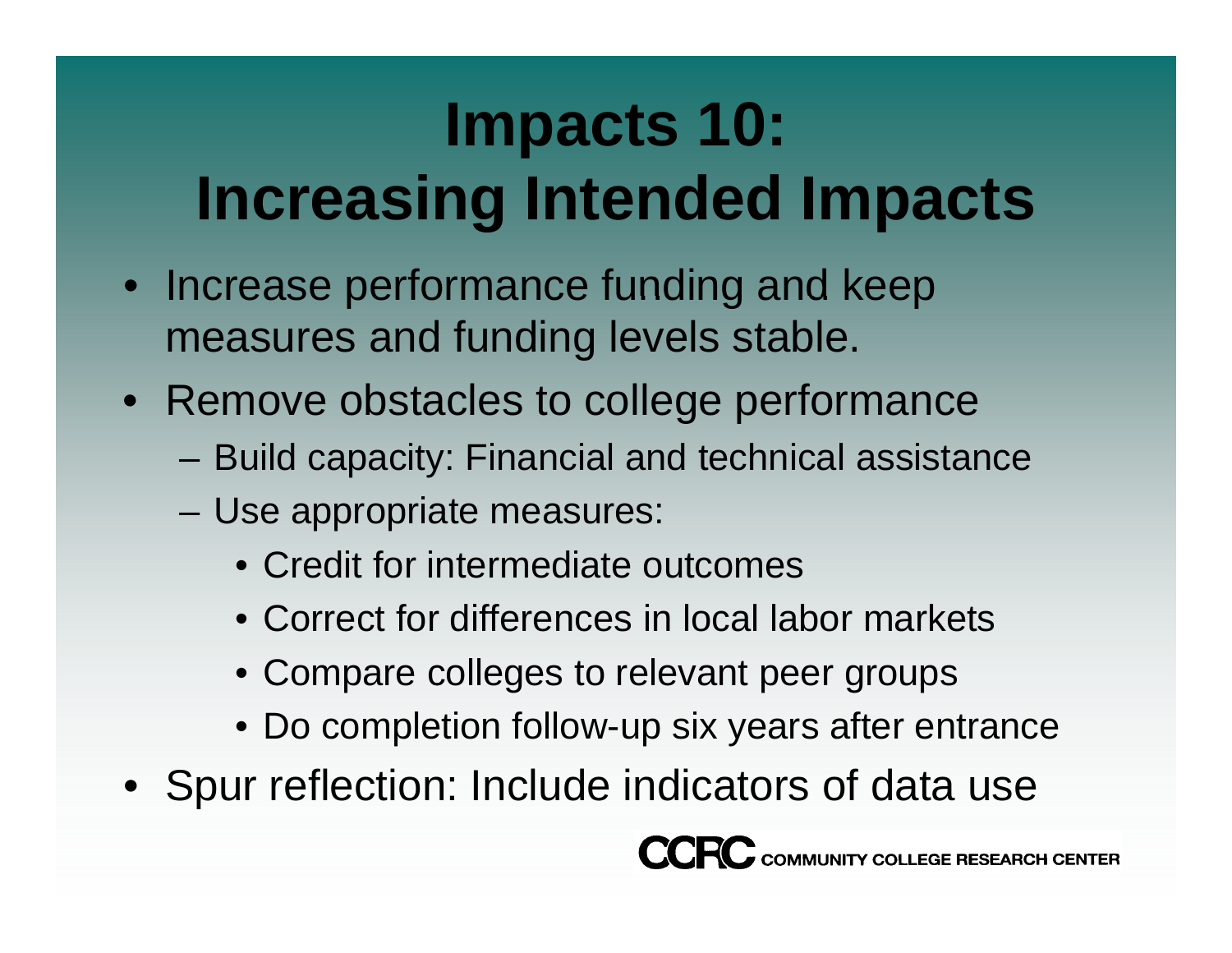## **Impacts 11: Reducing Negative Impacts**

- Combat narrowing of open door: Include indicators for enrolling and graduating less advantaged students (minority, low income, women, older)
- Combat reduction of academic standards: Include assessment of general learning.
- Combat mission restriction: Tie performance measure to all important missions e.g. access for underserved, general education, continuing education.
- Pay for compliance costs.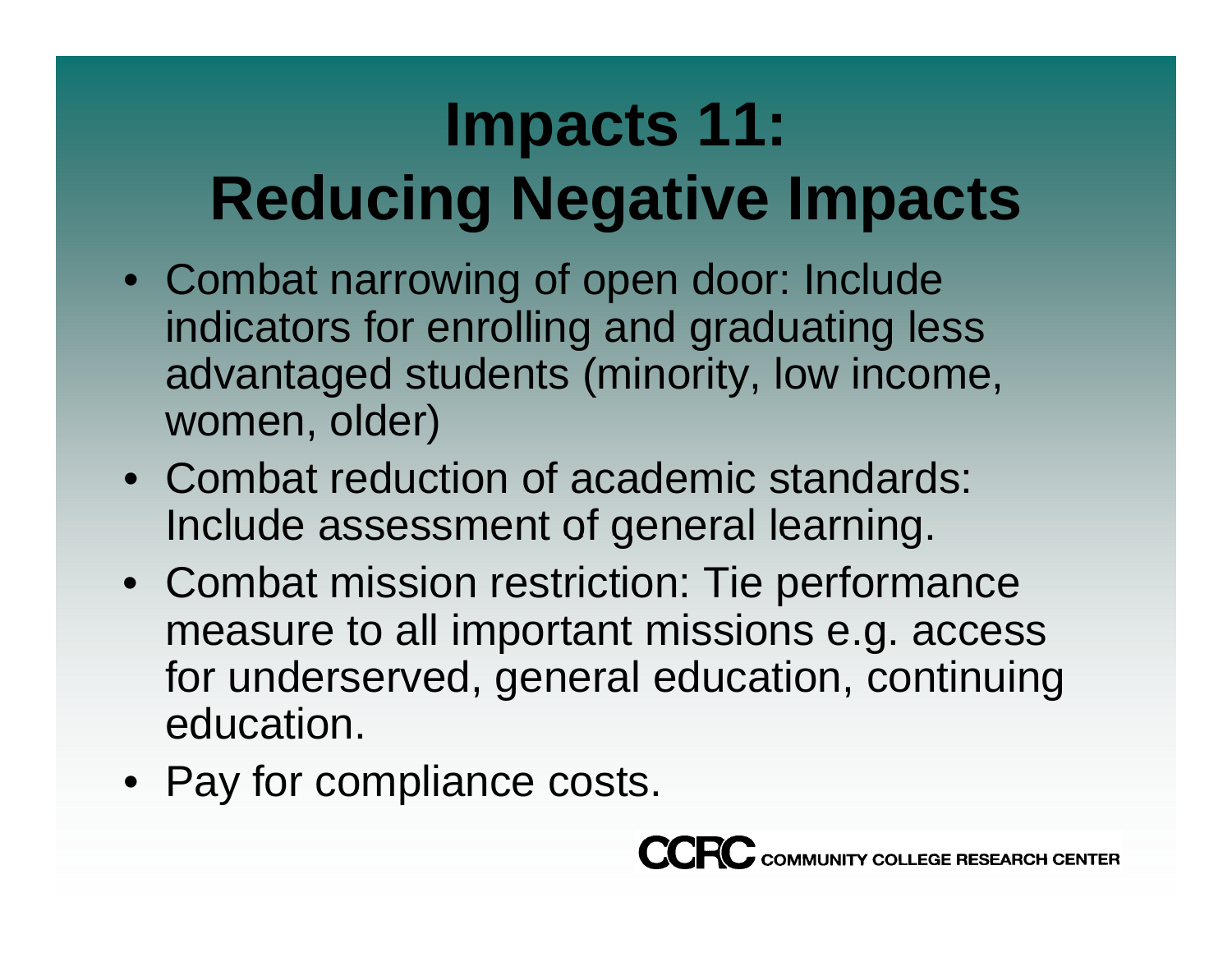# **Operational Changes 1**

- Examination of experience of 2 states with long standing systems:
	- –– Tennessee: In operation since 1979
	- Florida: In operation since 1994

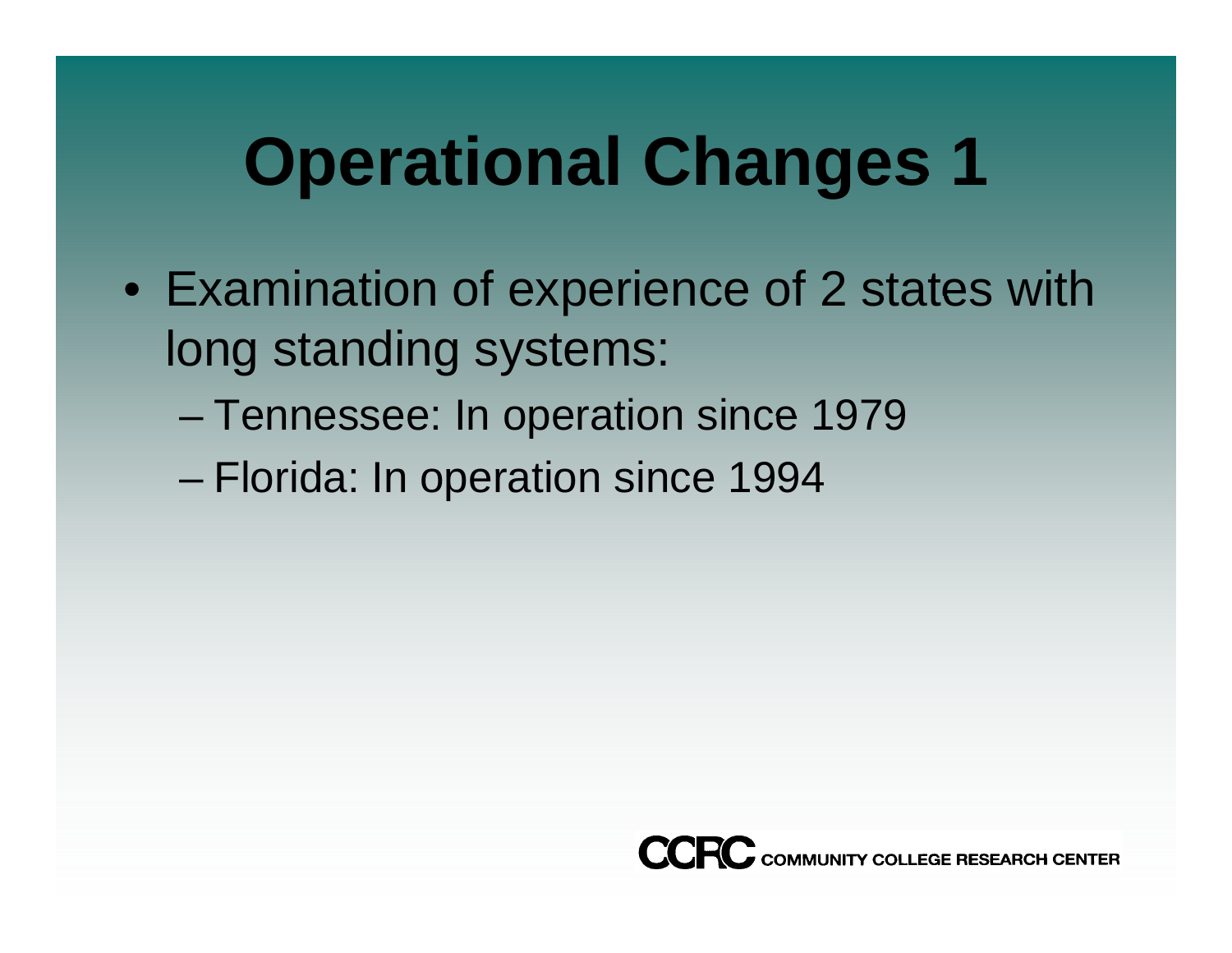#### **Operational Changes 2: Funding**

- **Tennessee**: Stable increases: Funds received by all IHE's rose fairly steadily from average of 0.8 % of state appropriations for higher education between FY 978-79 and 1981-1982, to 3% between 1982-1983 and 2001-2002, and 4.2% since 2001-2002
- **Florida**: Oscillation: Began at 2% of state appropriations for community college operations in FY 1996-1997, dropped below 1% in 2001-02 to 2005-06, and then jumped to 1.8%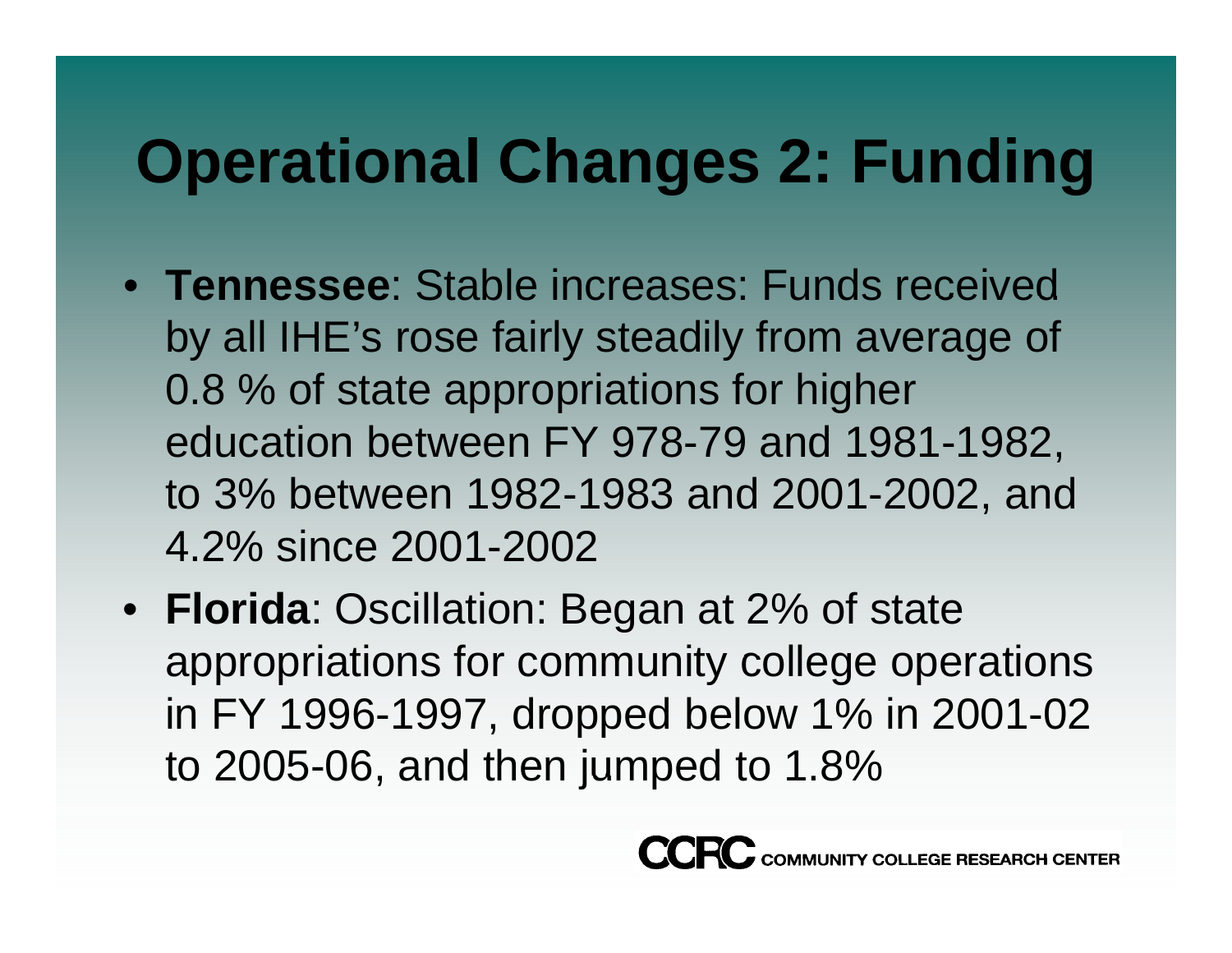#### **Operational Changes 3: I di Ch ndicator Changes**

- Tennessee: Less change: 10 indicators changes (6 added; 4 dropped) in 31 years
- Florida: More change: 12 changes (9 added; 3 dropped) in 12 years

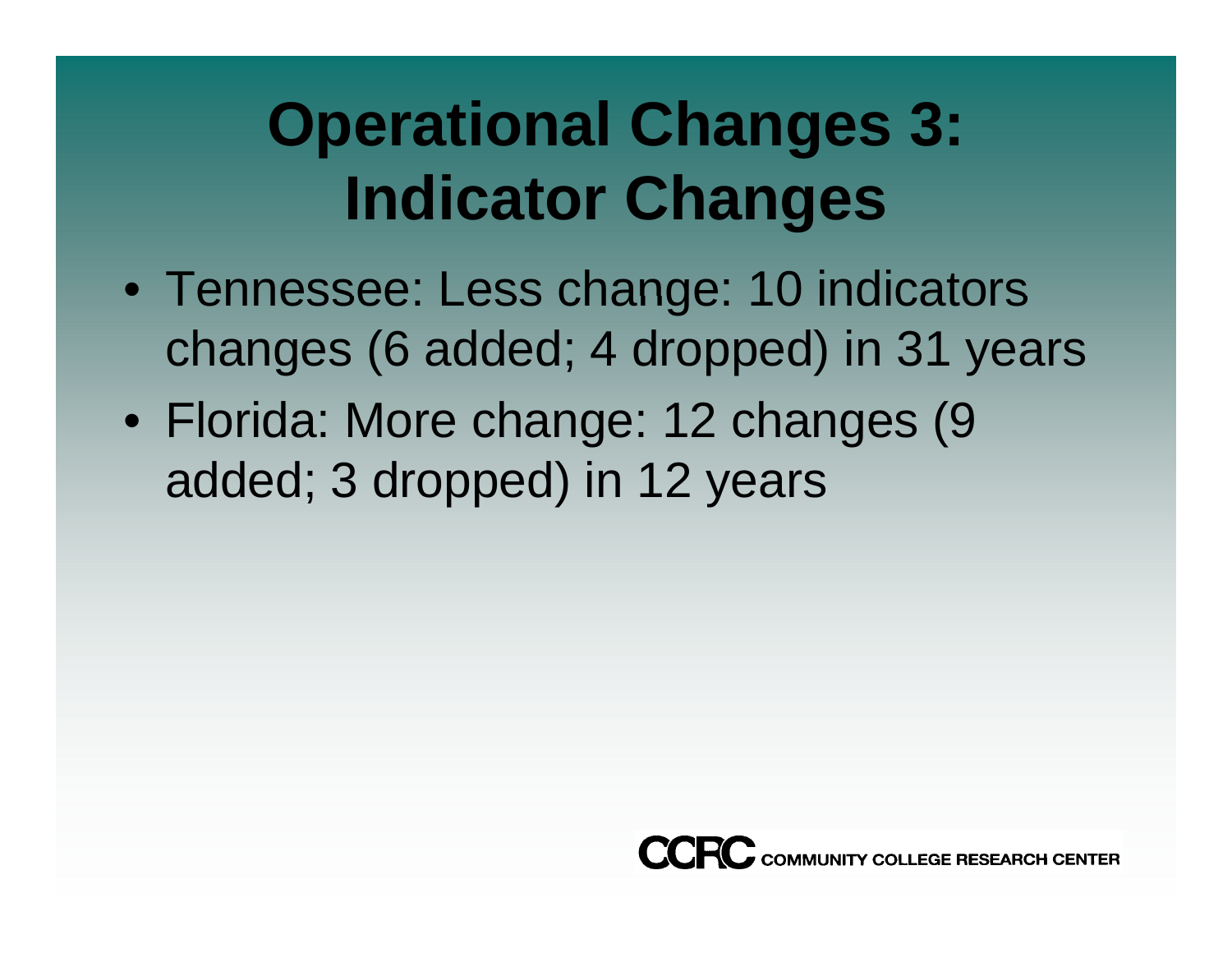## **Operational Changes 4: Sources of Ch i I di f Change in ndicators**

- Pressure from outside higher ed system
	- FL: Minority graduation rates; remediation success (legislators)
	- – TN: Transfer rates (student complaints); minority student retention (court order)
- Internal initiative
	- –– FL: Licensure exam passage (SDE)
	- – TN: Campus-specific indicators (THEC and colleges)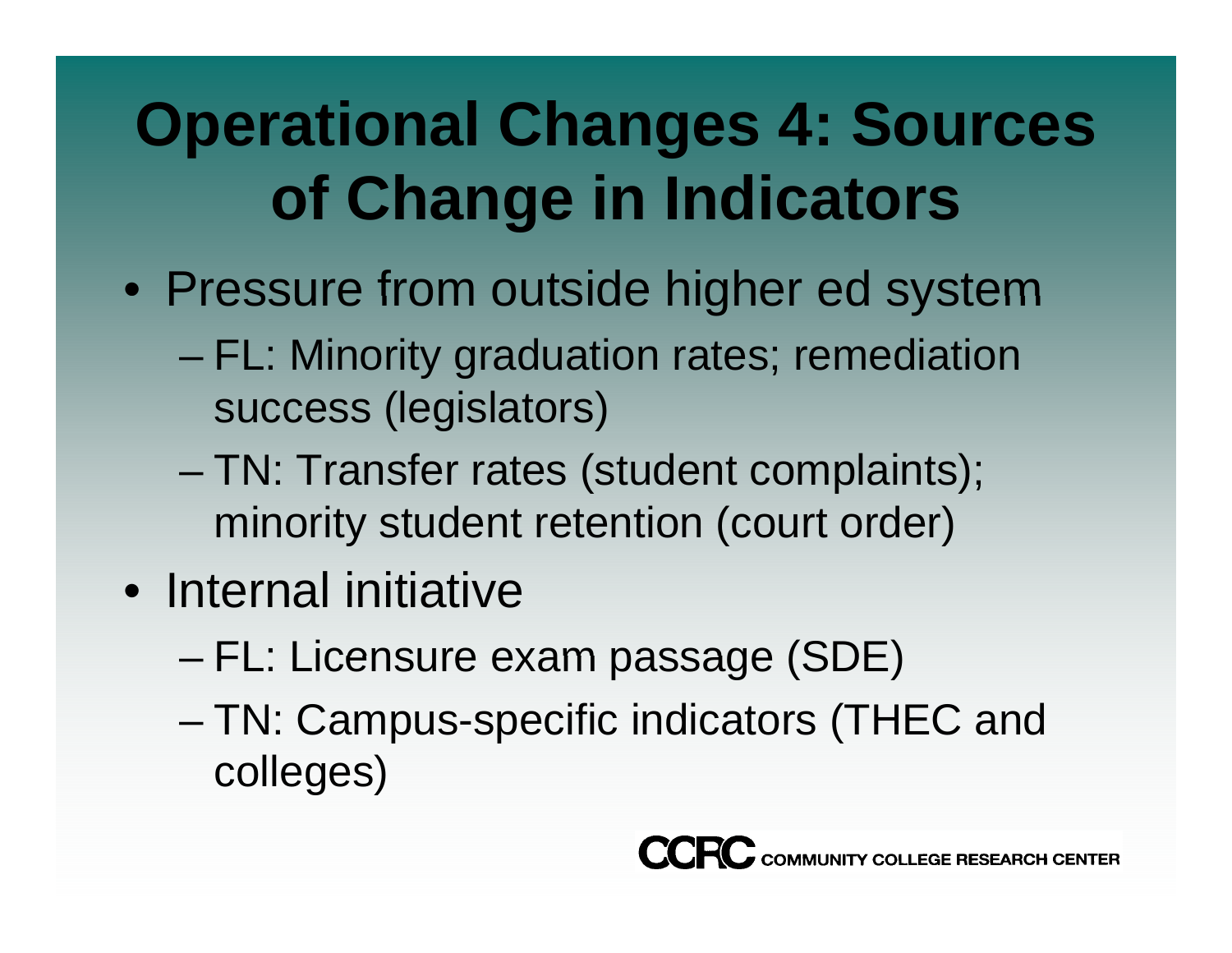#### **Operational Changes 5: General Process of Change**

- Tennessee: Performance indicators added at end of a regular five-year review involving standing committees of state HE Commission and the colleges
- $\bullet\,$  Florida: Indicators added irregularly, with no tie to a cyclical process of program reappraisal. Greater involvement by legislature.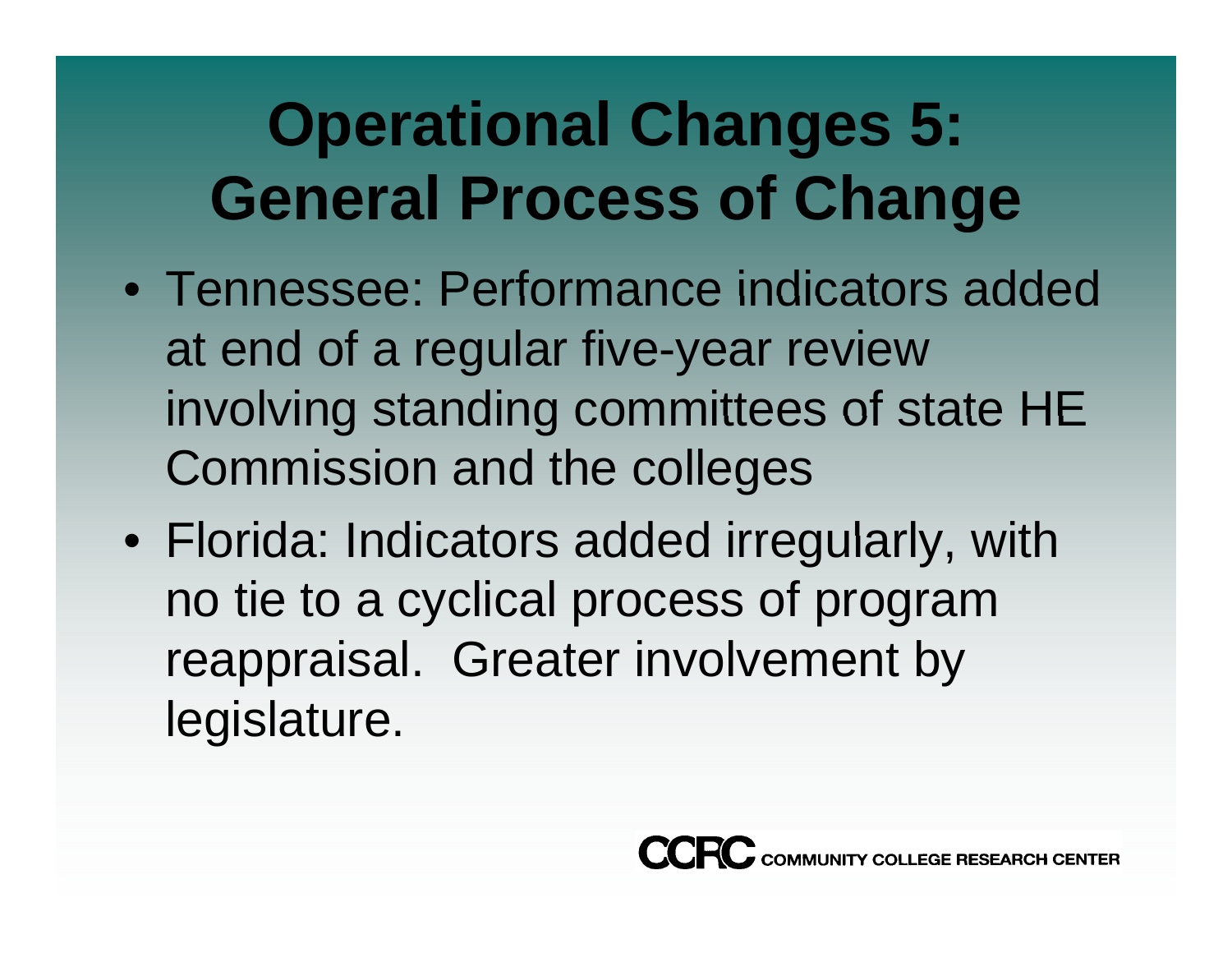## **Demise 1: Data**

- Three states with different PF trajectories:
	- IL: PF discontinued and not revived
	- WA: PF discontinued but revived
	- – FL: PF partly discontinued (one program eliminated; one retained)
- Interviews with state government officials, higher education leaders, interest group leaders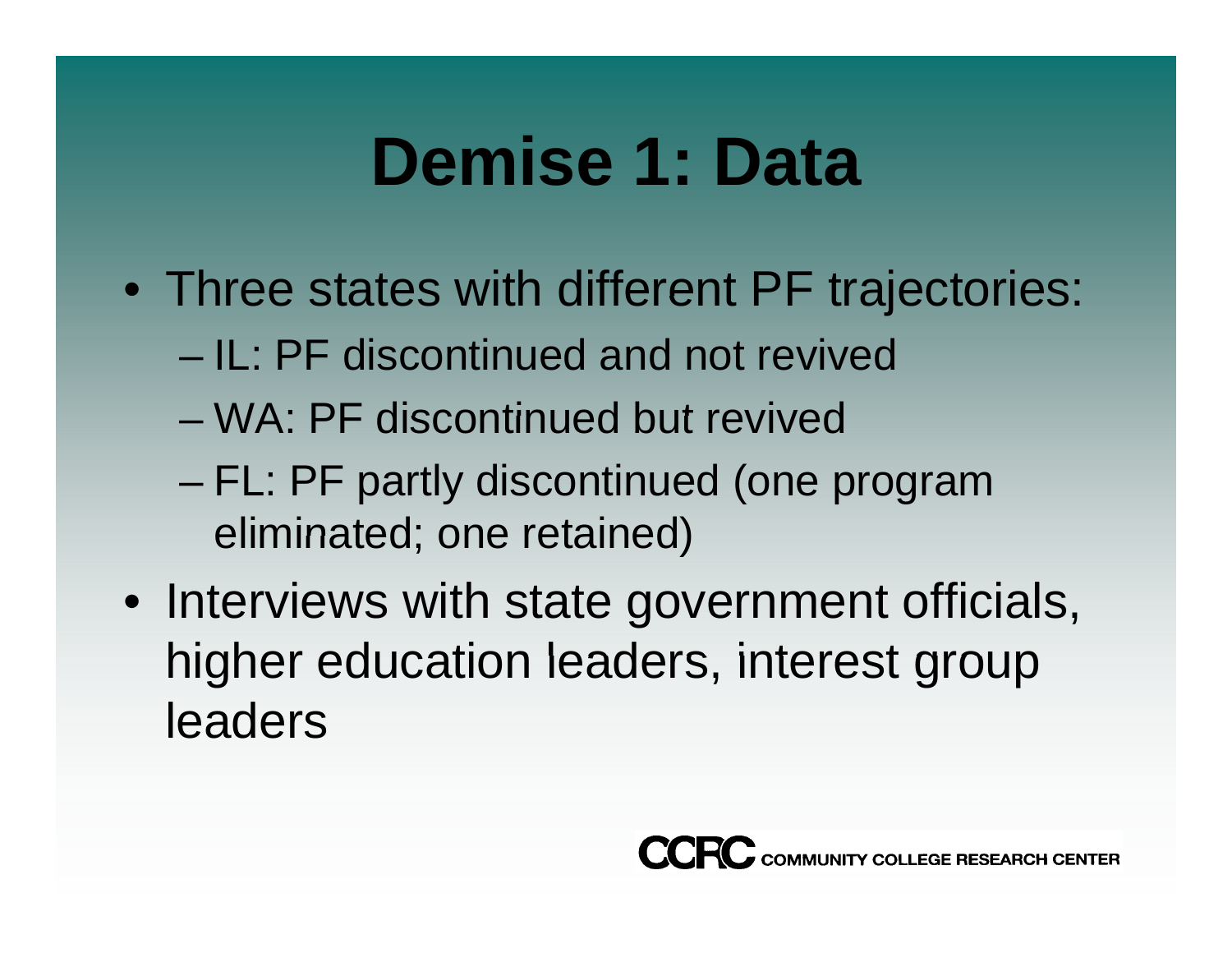# **Demise 2: Causes**

- Sharp drop in trajectory of higher education funding (FL, IL).
- Lack of support by higher education institutions for the continuation of PF (FL, IL, WA).
- Loss of key governmental supporters of PF (FL, IL, WA)
- Weak business support of PF (FL, IL).
- Establishing PF through a budget proviso rather than statute (IL, WA).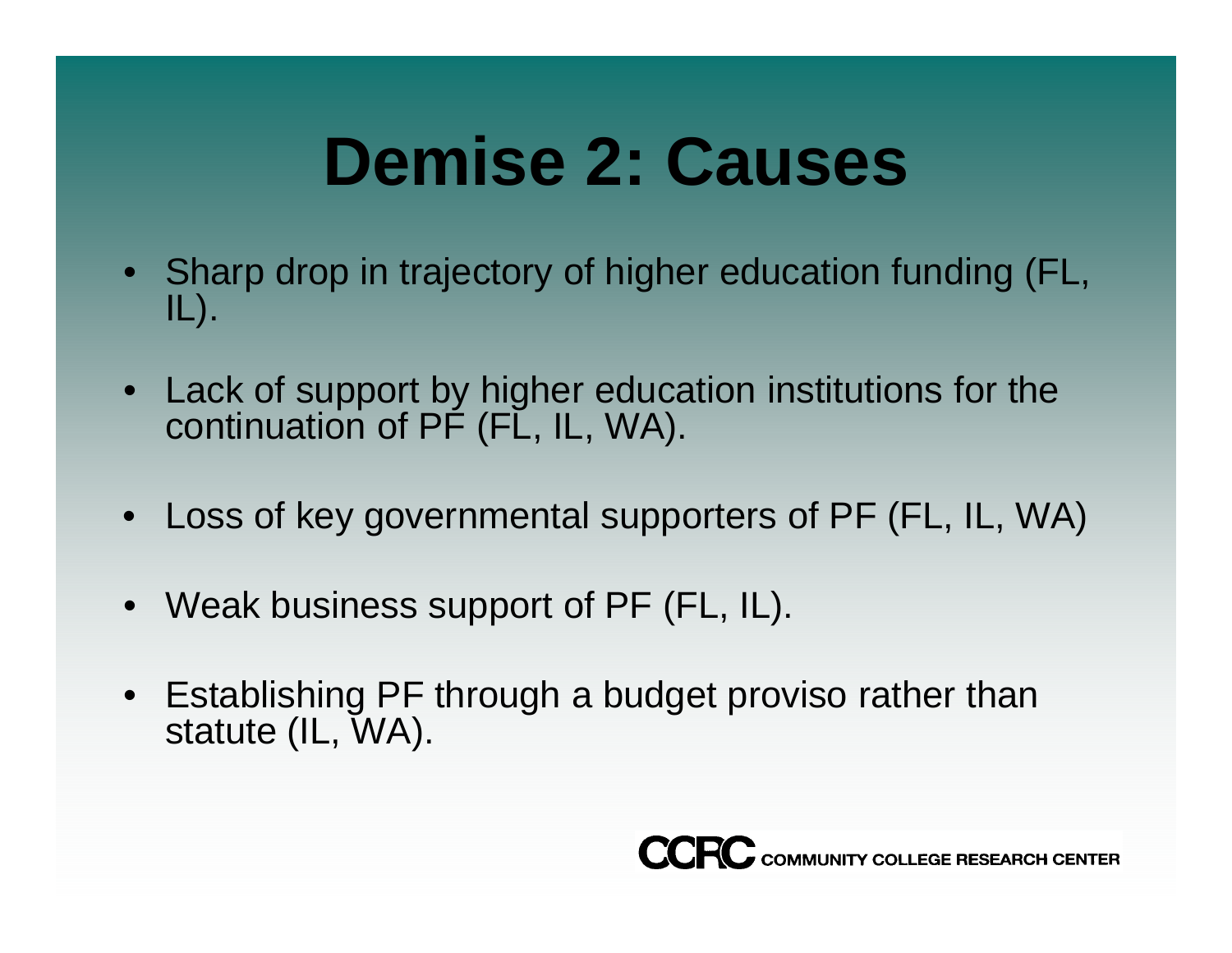## **Demise 3: Factors Enhancing PF R i etent ion**

- Insulate PF from state revenue cycle.
- Increase support by colleges and universities
	- Avoid appropriation hold back. Provide PF funds that colleges see as "new " money.
	- Give colleges significant role in designing and revising PF system. Makes it more likely they will regard PF as legitimate and support it in time of fiscal or political stress.
- Attract new supporters: Build in strong equity aspect.
- Enact PF through statute rather than budget proviso.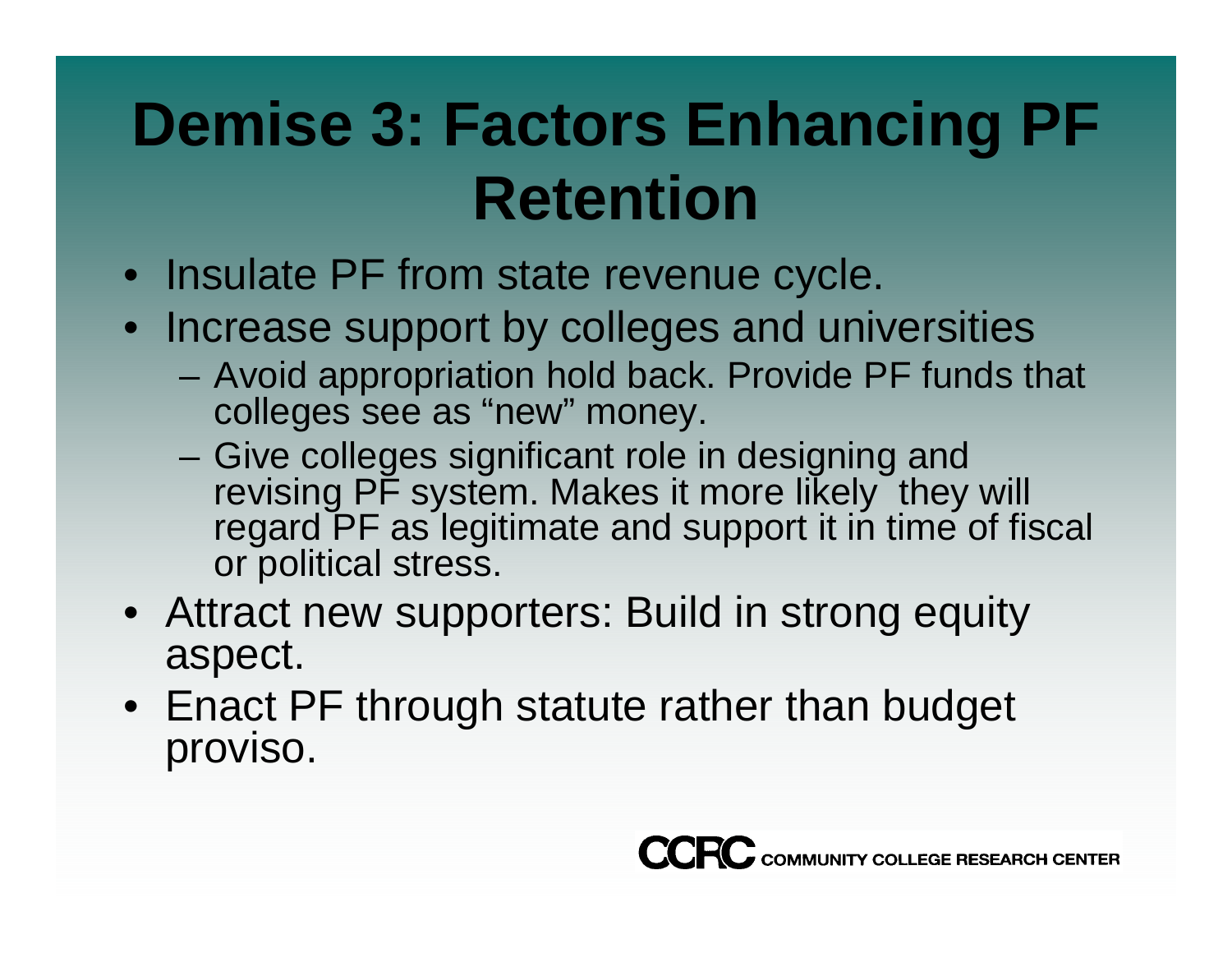#### Sources 1

- Burke, Joseph C. and Associates. 2002. *Funding Public Colleges and Universities: Popularity Problems and Prospects Popularity, Problems, Prospects.* Albany NY: Albany, NY: Rockefeller Institute Press.
- • Burke, Joseph C. et al., "Performance Funding Opinion Survey of Campus Groups, 1999-2000." Albany, NY: Rockefeller Institute.
- • Dougherty, Kevin J. & Esther Hong. 2006. "Performance Accountability as Imperfect Panacea: The Community College Experience." In Thomas Bailey and Vanessa Smith Morest (eds.), *Defending the Community College Equity Agenda* (Baltimore: Johns Hopkins University Press), pp. 51-86.
- $\bullet$  Dougherty, Kevin J. & Rebecca Natow. 2009. *The Demise of Higher Education Performance Funding Systems in Three States*. Working Paper #17 New York: Community College Research Center, Teachers College, Columbia University. http://ccrc.tc.columbia.edu/Publication.asp?UID=693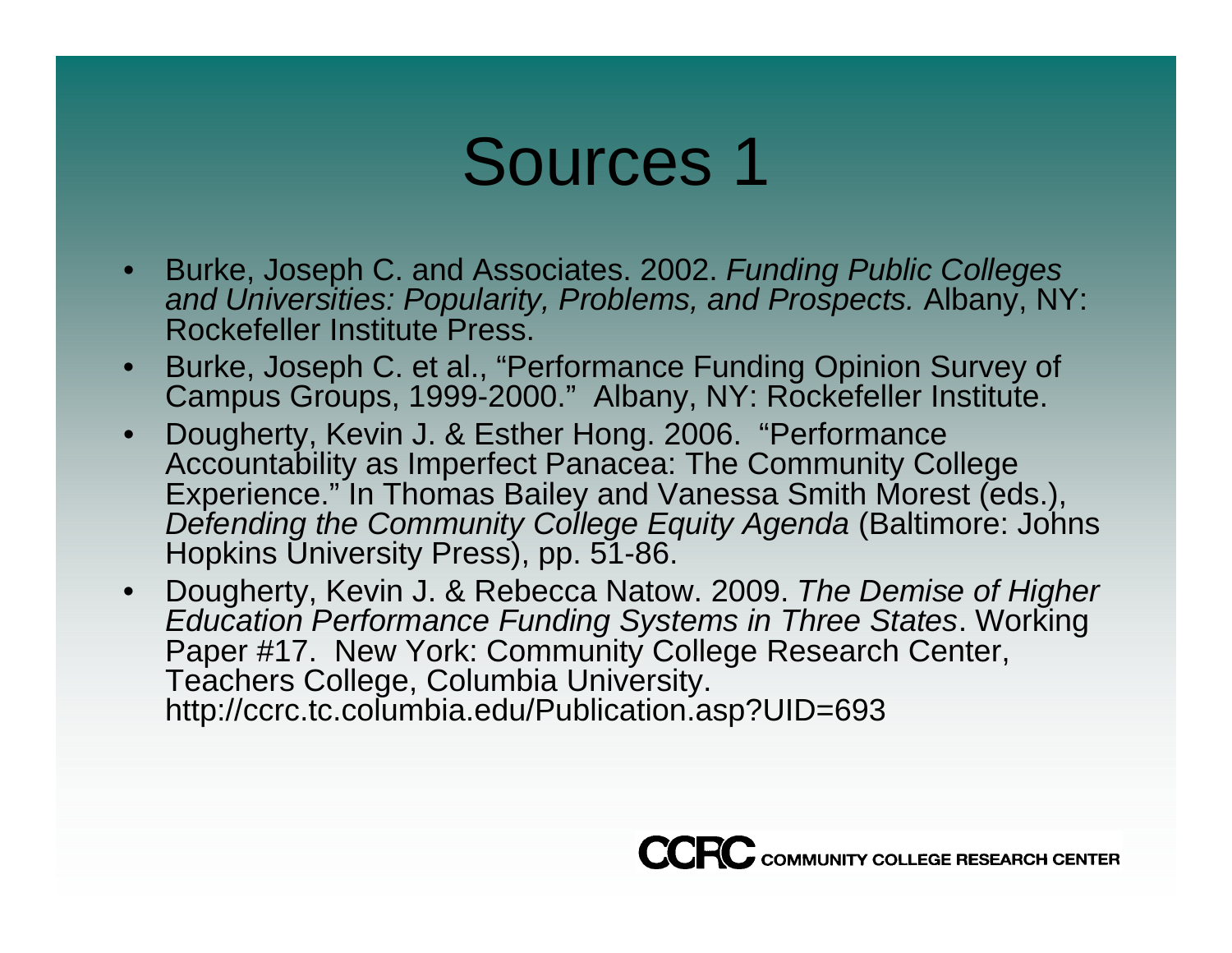#### Sources 2

- • Dougherty, Kevin J. & Rebecca Natow. 2010. *Continuity and Change in Long -Lasting State Performance Funding Systems for Lasting Higher Education: Tennessee and Florida*. New York: Community College Research Center, Teachers College, Columbia University. http://ccrc.tc.columbia.edu/Publication.asp?UID=743
- $\bullet$ • Dougherty, Kevin J. & Monica Reid. 2007. Fifty States of Achieving *the Dream: State Policies to Enhance Access to and Success in Community Colleges across the United States.* New York: Community College Research Center, Teachers College, Columbia University\_<u>http://ccrc.tc.columbia.edu/Publication.asp?UID=504</u> =504
- $\bullet$  Jenkins, D., Ellwein, T., & Boswell, K. (2009). *Formative Evaluation of the Student Achievement Initiative "Learning Year"*. New York: Community College Research Center, Teachers College, Columbia University. http://ccrc.tc.columbia.edu/Publication.asp?UID=655
- $\bullet$  Morest, Vanessa S. & Davis Jenkins. 2007. *Institutional Research and the Culture of Evidence at Community Colleges*. New York: Community College Research Center, Teachers College, Columbia University. http://ccrc.tc.columbia.edu/Publication.asp?uid=515